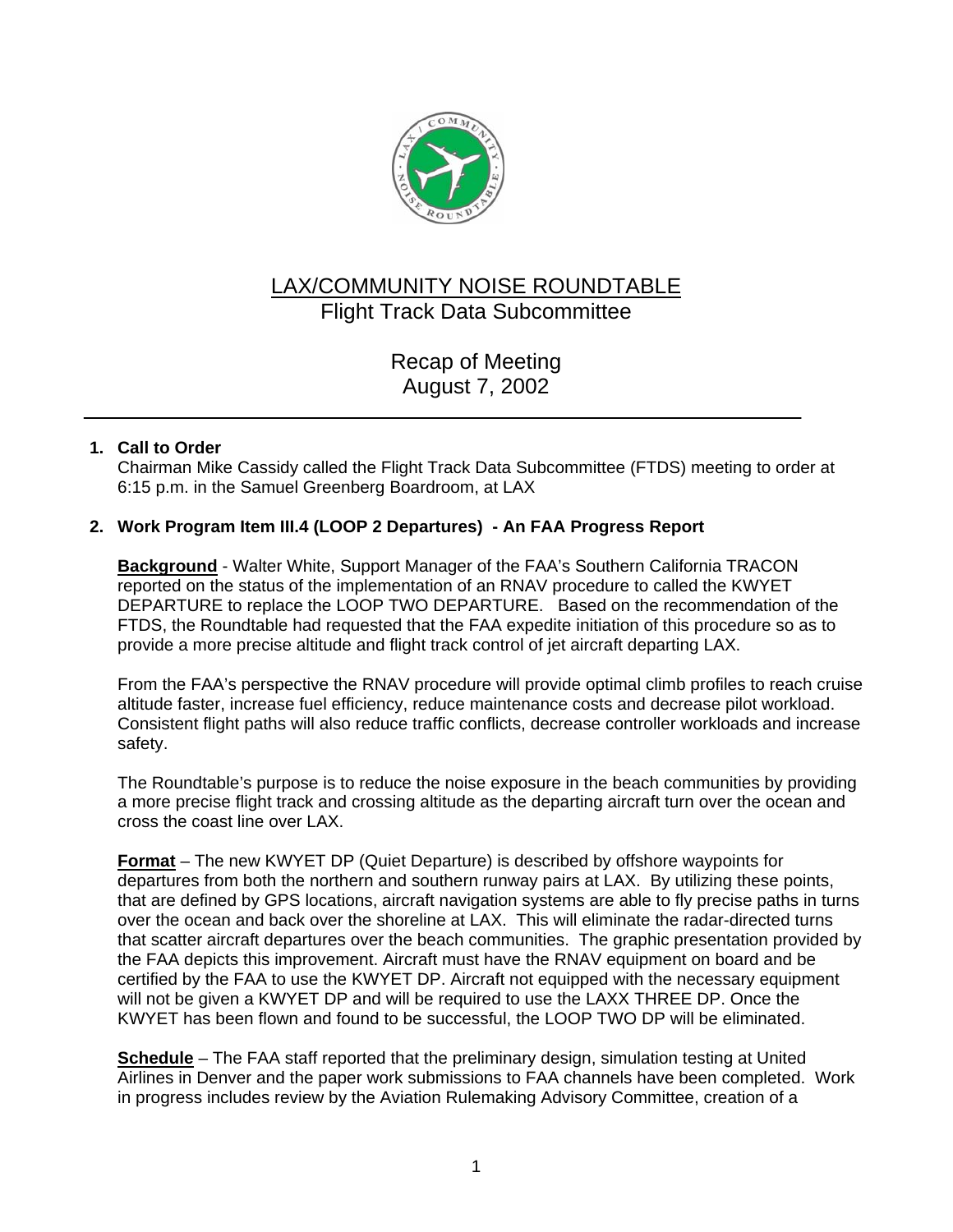controller position, controller training, publication of the procedure and the actual implementation. The publication of the procedure is expected in the first quarter of 2003.

**Subcommittee Action** – The FTDS took an action to recommend to the Roundtable that a letter of support for the KWYET DP procedure be sent to the FAA at an appropriate time during the rule making process.

#### **3. Work Program Item I.5 (Arrivals To The North Runways That Extend Eastward During Certain Time Periods Causing Low Over Flights) - Discussion/consideration/evaluation of Monterey Park over flight noise issues**

**Summary of Findings** - Walter Gillfillan, Consultant to the Roundtable, presented highlights from his August 7, 2002 memorandum to the Roundtable. This included a background of the work accomplished by the City of Monterey Park, the FAA's Southern California Task Force, LAWA and the Roundtable.

A summary of significant findings that was included in the August 7 memorandum was discussed. These findings included the following:

- The City of Monterey Park representing its constituency has clearly indicated a problem that is perceived in that community as a result of aircraft over flights;
- The FAA Task Force identified the issue as one of their tasks. The FAA identified the fact that over flights did occur at altitudes as low as 2,500 feet MSL;
- In February 1999 the FAA took some actions that could mitigate the over flight problem. A subsequent letter from the FAA made it clear that these actions did not modify the approach, but were intended to "improve controller planning and sequencing". These actions included:
	- Extending the TRACON coverage
	- Maintain higher altitudes by coordination between the TRACON and the Enroute Center;
- Before and after measurements taken by the LAWA staff indicate that some improvements may have occurred (about 7%);
- A consultant to the City suggested that:
	- The over flight issues were occurring during peak traffic periods
	- Because of the local ground elevation of 700 feet, the 2,500 foot aircraft altitude actually resulted in the aircraft being only 1,800 feet above the ground
	- The altitude separation requirements between the north and south runway pairs be reversed to provide the higher altitudes for the northern arrivals
	- The use of an RNAV overlay to narrow the wide tracks over the ground
	- A "cross-over" tear drop arrival routing be developed to utilize the southern runways for larger aircraft;
- Information provided by LAWA provided definitive measurements of the elements of the over flight issue. This included:
	- Most over flights occurred during peak air traffic periods
	- Fifty-nine percent (59%) to 95% of the time over flights of Monterey Park **do not occur**
	- The number of over flights ranged from 0 to 167 per day (average of 35)
	- The dominant aircraft types were B-737 and turbo-props
	- Seventy-two percent of the overflights were at 1,300 to 2,300 feet above the ground level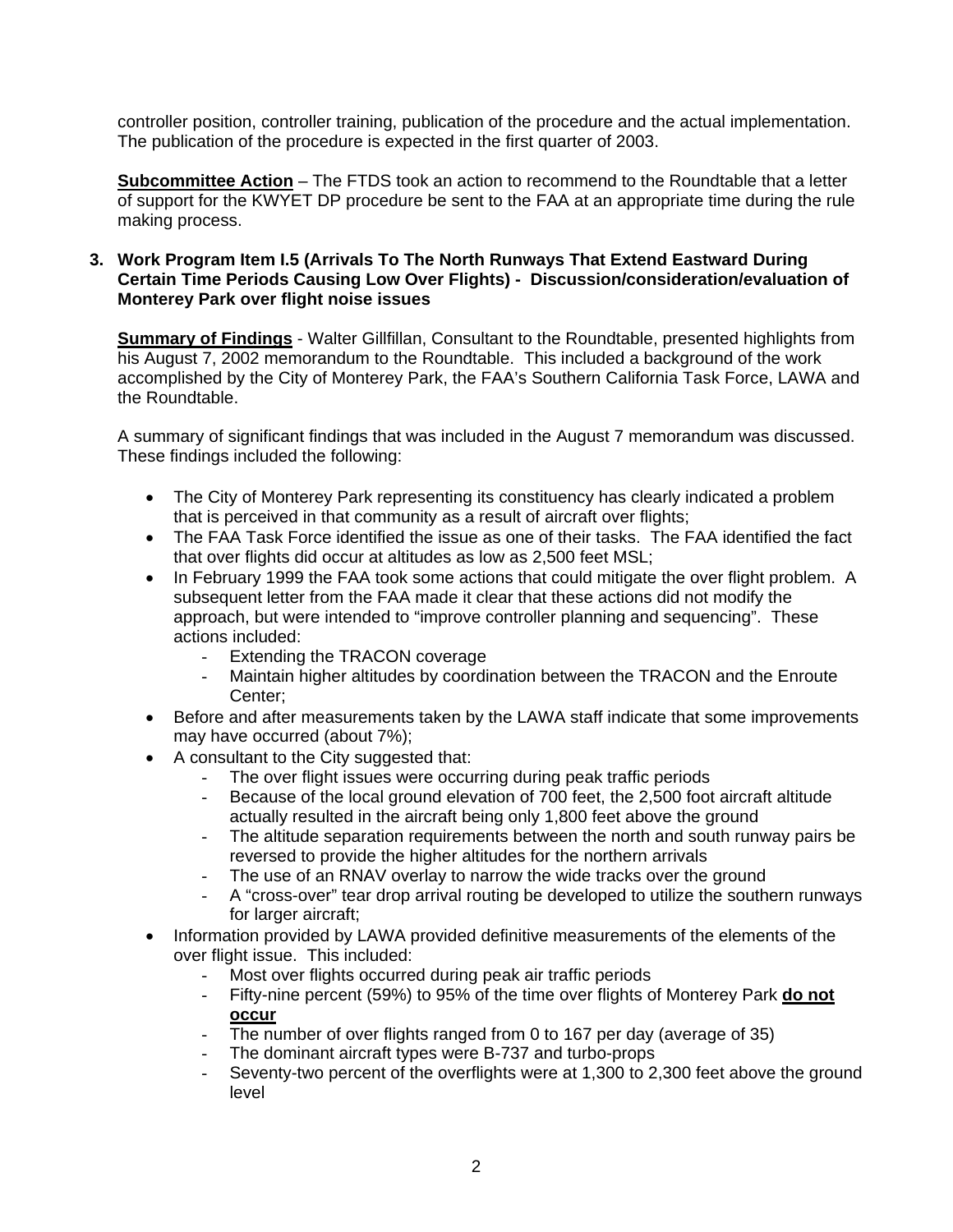- The noise exposure levels measured in CNEL were below 65 dB CNEL and ranged in values from 37 to 46 dB CNEL
- Maximum single-event, noise measurements for jet aircraft ranged from 65 to 76 dBA, Lmax and occurred at the lower flight altitudes
- It was estimated that an altitude increase to a minimum level of 4,000 feet would result in a Lmax noise reduction of 1.6 to 6 dBA; and
- The new LAWA noise and flight track data system provides a significantly improved noise management capability.

**Consideration of Possible Actions** - The FTDS then considered the possible actions that might be taken to mitigate the low over flight problem. The noise problem has been well identified and documented by the actions taken by Monterey Park, the FAA, the Roundtable and LAWA. The FTDS has documented when the over flights occur, how frequently they occur, where they occur in terms of position and altitude, the types of aircraft involved and the noise levels that result. Because of this, attempts to mitigate the impacts from these operations can be focused on some very specific options that have the greatest opportunity to affect a reduction of the noise problem.

The majority of the flights from the north do not over fly Monterey Park. For those that do, the hours/days of the over flight that are most likely are known. The altitudes that are most likely to cause the highest noise levels, as well as the aircraft types that produce the highest noise levels are also known.

The FTDS presumed that the actions introduced by the FAA in 1999 are still operative and that noise reduction benefits to be derived from that effort have been and are being achieved. The FTDS noted that the City of Monterey Park disagrees that there has been a reduction the number of low over flights of the City as a result of the 1999 actions.

The FTDS assumed that air traffic will return to the pre-September 11, 2001 levels and will continue to grow. As a result, the frequency of over flights during peak traffic periods will also grow and the Monterey Park over flight issue will remain.

**Subcommittee Recommendations** - The FTDS considered two premises. First, the over-flight that is occurring is the result of a continuing increase in air traffic volumes, particularly during peak periods. That this is the result of the evolution of an air traffic management process, rather than a procedure being developed and purposely placed over the City of Monterey Park. Secondly, that the regular imposition of large jet aircraft in a low-and-slow configuration at 1,800 feet above a city that is 17 miles from the airport must be mitigated. The FAA representative on the FTDS objected to the use of word "unacceptable" that was used in the memorandum prepared by the Consultant and suggested that the distance from LAX to Monterey Park that was noted in the memorandum as 30 miles is in error, this figure is driving distance.

The FTDS, in its efforts to minimize the over flight of Monterey Park by large jet aircraft, acted to recommend the following to the Roundtable based on its review of the information available to them:

- 1. Obtain a formal confirmation from the FAA that the actions noted in the FAA's Task Force Program Summary are still in effect.
- 2. Ask that the FAA, in cooperation with LAWA management, meet and confer to:
	- investigate the possibility of reversing the altitude separation requirements between the north and south runway pairs so as to increase the altitude for the northern pair;